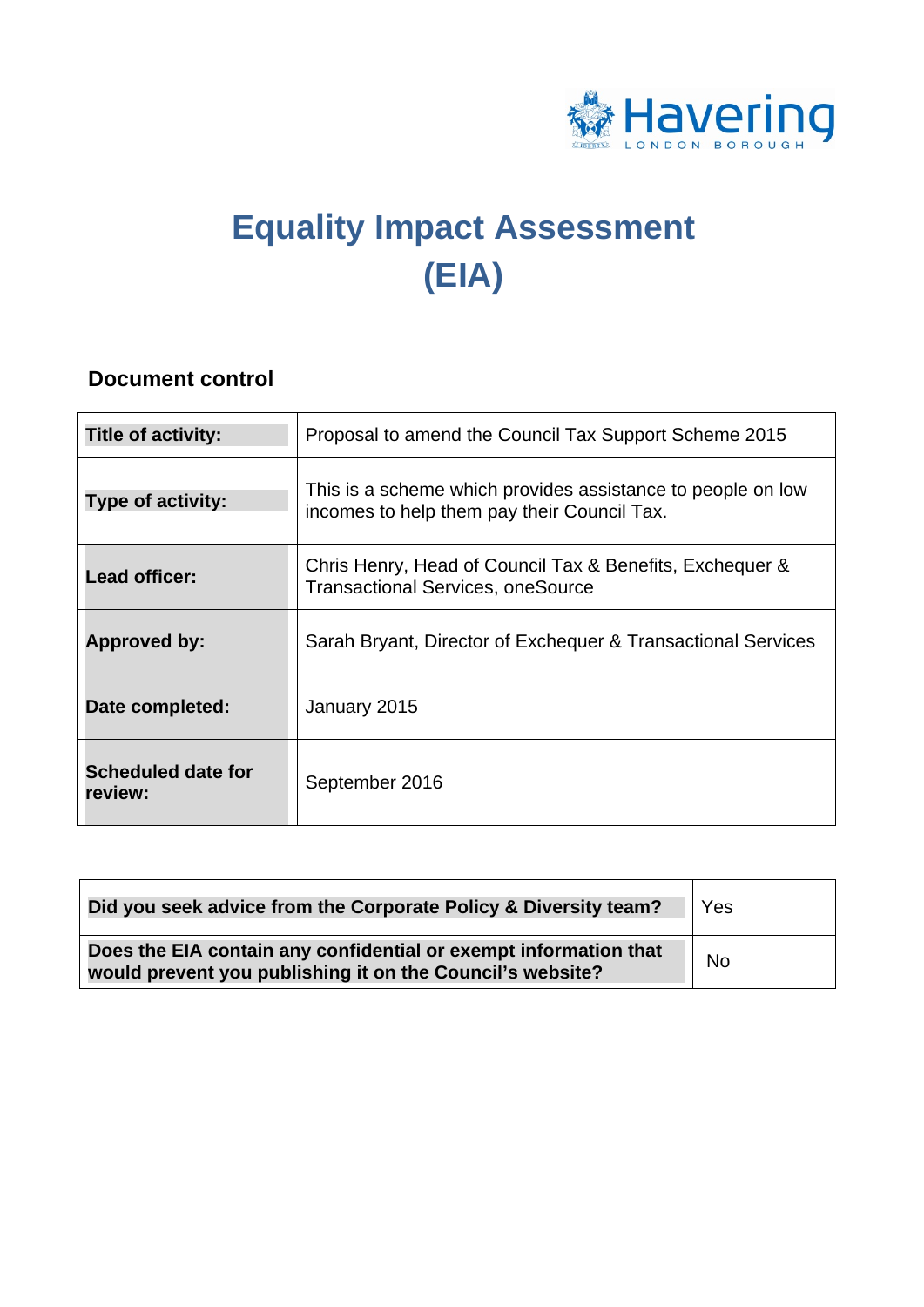## **1. Equality Impact Assessment Checklist**

The Equality Impact Assessment (EIA) is a tool to ensure that your activity meets the needs of individuals and groups that use your service. It also helps the Council to meet its legal obligation under the Equality Act 2010 and the Public Sector Equality Duty.

Please complete the following checklist to determine whether or not you will need to complete an EIA. Please ensure you keep this section for your audit trail. If you have any questions, please contact the Corporate Policy and Diversity Team at diversity@havering.gov.uk

## **About your activity**

| 1           | <b>Title of activity</b> | Proposal to amend the Council Tax Support Scheme<br>2015                                                                                                                                                                                                                                                                                                                                                                                         |
|-------------|--------------------------|--------------------------------------------------------------------------------------------------------------------------------------------------------------------------------------------------------------------------------------------------------------------------------------------------------------------------------------------------------------------------------------------------------------------------------------------------|
| $\mathbf 2$ | <b>Type of activity</b>  | This is a scheme which provides assistance to people on<br>low incomes to help them pay their Council Tax.                                                                                                                                                                                                                                                                                                                                       |
|             |                          | Many people on low incomes can get Council Tax<br>Support to help them pay their council tax bills.<br>The Council Tax Support Scheme is mainly funded by the<br>Government although the Council help pay towards the<br>scheme as well.                                                                                                                                                                                                         |
| 3           |                          | The Government plan to reduce the money to pay for the<br>scheme from 2015/2016. The CTS grant has been rolled<br>into the Settlement Funding Allocation which has been<br>reduced in 14/15 in-line with core funding reduction. The<br>Council's budget cannot cover a further shortfall in<br>Government funding. Therefore, a proposal has been<br>submitted for consultation to change the current scheme<br>to help bridge the funding gap. |
|             | <b>Scope of activity</b> | The proposed scheme will continue to protect pensioners<br>who will get the same level of council tax support as they<br>do now.                                                                                                                                                                                                                                                                                                                 |
|             |                          | The proposals for 2015/2016 are to:                                                                                                                                                                                                                                                                                                                                                                                                              |
|             |                          | 1. Reduce Council Tax Support for working age<br>claimants by 15%. This means that every working<br>age household would have to pay a minimum<br>charge of 15% of their Council Tax Bill.                                                                                                                                                                                                                                                        |
|             |                          | 2. Reduce the amount of savings and investments<br>people are allowed to have and still be entitled to<br>claim from £16,000 to £6,000.                                                                                                                                                                                                                                                                                                          |
|             |                          | Abolish Second Adult Rebate, Second Adult<br>3.                                                                                                                                                                                                                                                                                                                                                                                                  |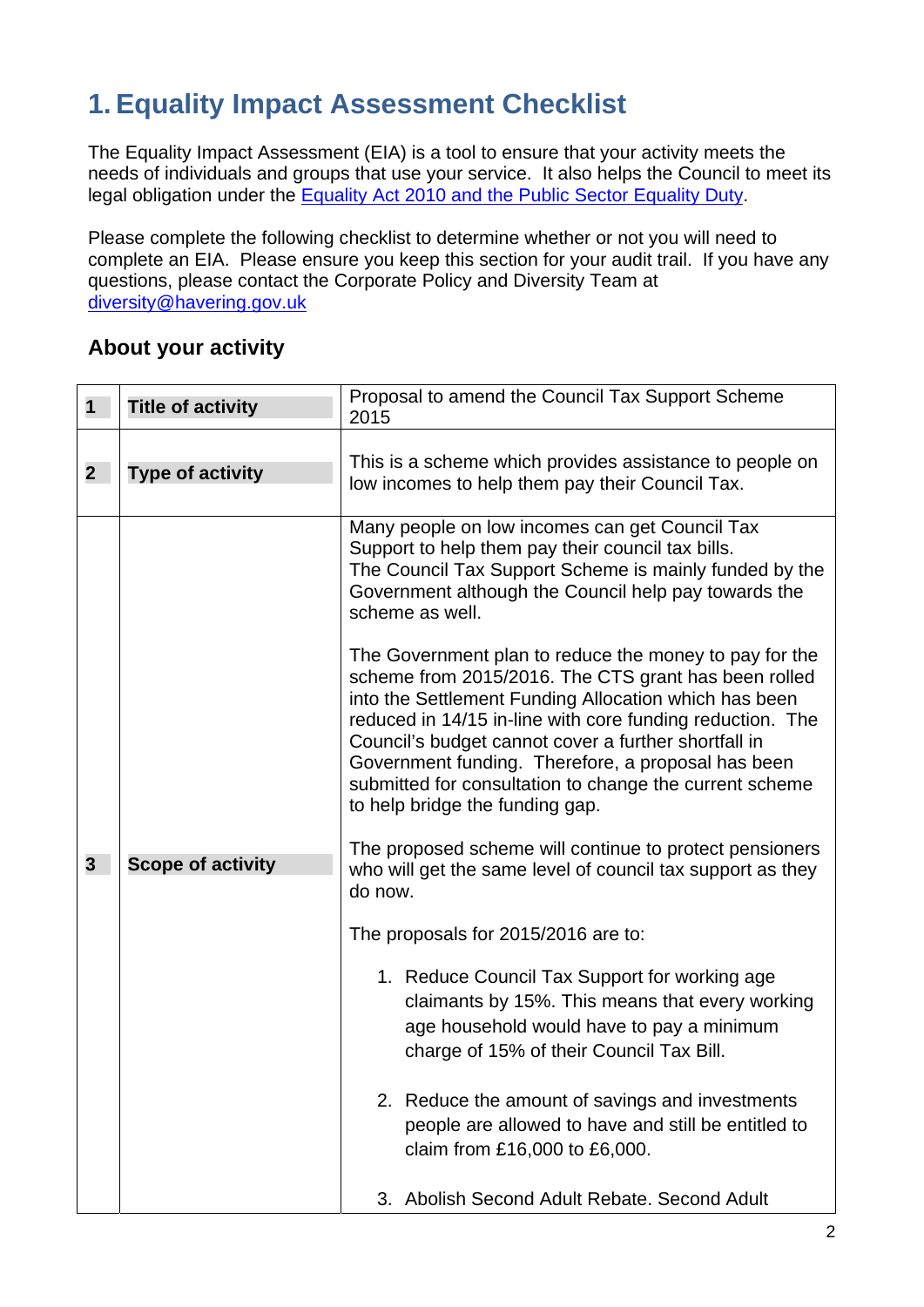|    |                                                                          | Rebate supports working age tax payers whose<br>income is too high in their own right for Council<br>Tax Support but who have other adults living in the<br>household whose income is low. |
|----|--------------------------------------------------------------------------|--------------------------------------------------------------------------------------------------------------------------------------------------------------------------------------------|
| 4a | Is the activity new or<br>changing?                                      | $Yes - changing$                                                                                                                                                                           |
| 4b | Is the activity likely to<br>have an impact on<br>individuals or groups? | Yes                                                                                                                                                                                        |
| 5  | If you answered yes:                                                     |                                                                                                                                                                                            |

| Completed by: | Chris Henry, Head of Council Tax & Benefits |  |
|---------------|---------------------------------------------|--|
| <b>Date:</b>  | January 2015                                |  |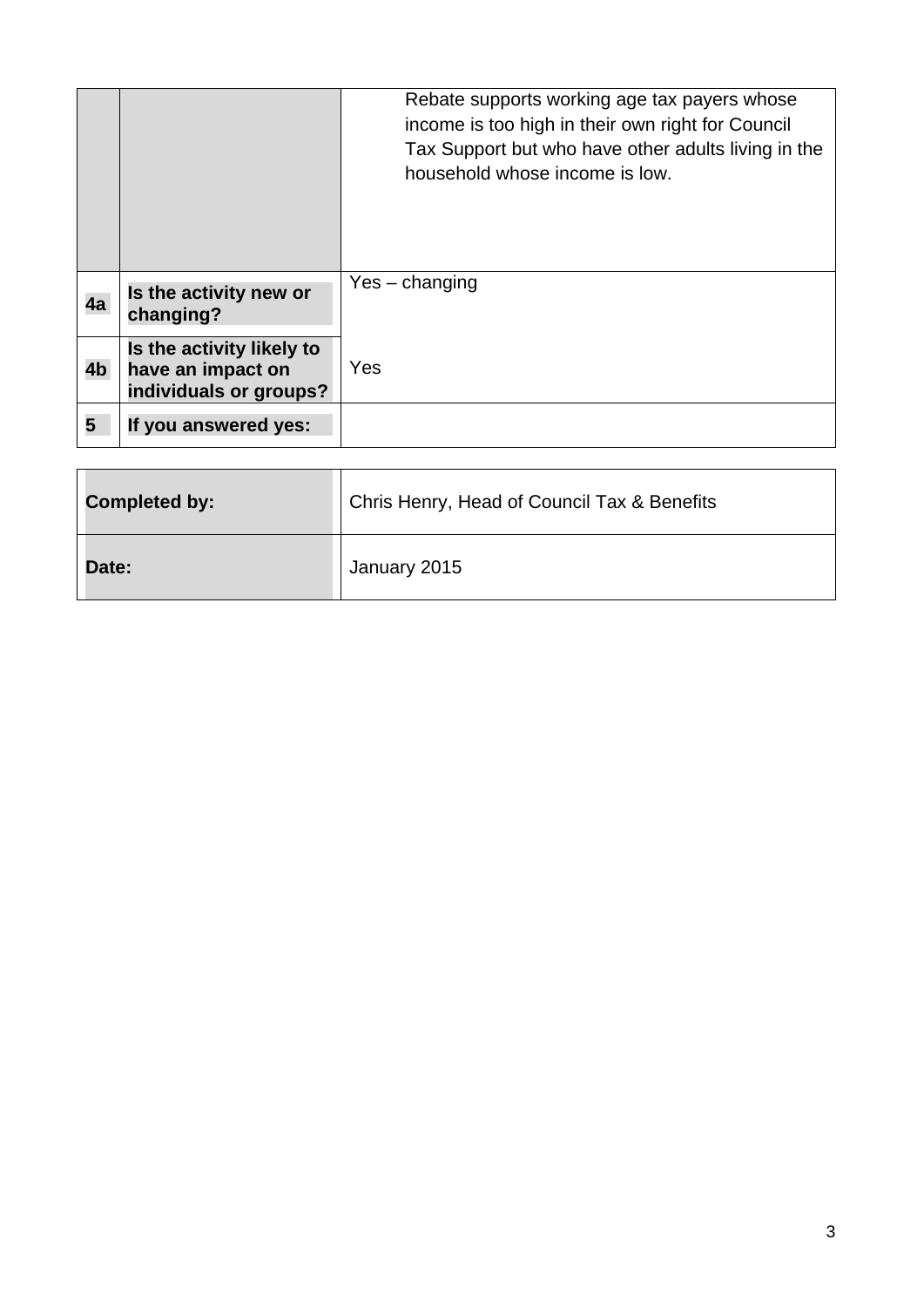## **2. Equality Impact Assessment**

#### **Background/context:**

The Council proposes to amend the Council Tax Support (CTS) Scheme from April 2015. The scheme provides assistance to people on low incomes to help them pay their Council Tax.

The Council needs to make savings in order to balance its budget due to large reductions in government grant and changing funding regimes.

The CTS grant has been rolled into the Settlement Funding Allocation which has been reduced in 14/15 as part of the core funding reduction. The Council's budget cannot cover a further shortfall in Government funding without using reserves, increasing the Council Tax or reducing Services.

The Council has consulted on a range of options including which service to protect and which to reduce and whether residents would wish to pay increases above 2% council tax rather than see service reductions. Changes to the CTS scheme form part of the Council's overall strategy to balance the budget.

The proposed scheme will continue to protect pensioners who will get the same level of Council Tax Support as they do now.

The proposals for 2015/2016 are to:

- 4. Reduce Council Tax Support for working age claimants by 15%. This means that every working age household would have to pay a minimum charge of 15% of their Council Tax Bill.
- 5. Reduce the amount of savings and investments working age claimants are allowed to have and still be entitled Council Tax Support from £16,000 to £6,000.
- 6. Abolish Second Adult Rebate. Second Adult Rebate supports working age tax payers whose income is too high in their own right for Council Tax Support but who have other adults living in the household whose income is low.

At any one time, approximately 10,000 working-age claimants are in receipt of Council Tax Support.

To contextualise the changes, all working age claimants (approx. 10,000) will be affected by the 15% reduction. Currently only 89 working age claimants have capital in excess of £6,000 and 177 working-age claimants receive Second Adult Rebate.

The proposed changes will have disproportionate impact on low income working age households because Council Tax Support is designed for low income working age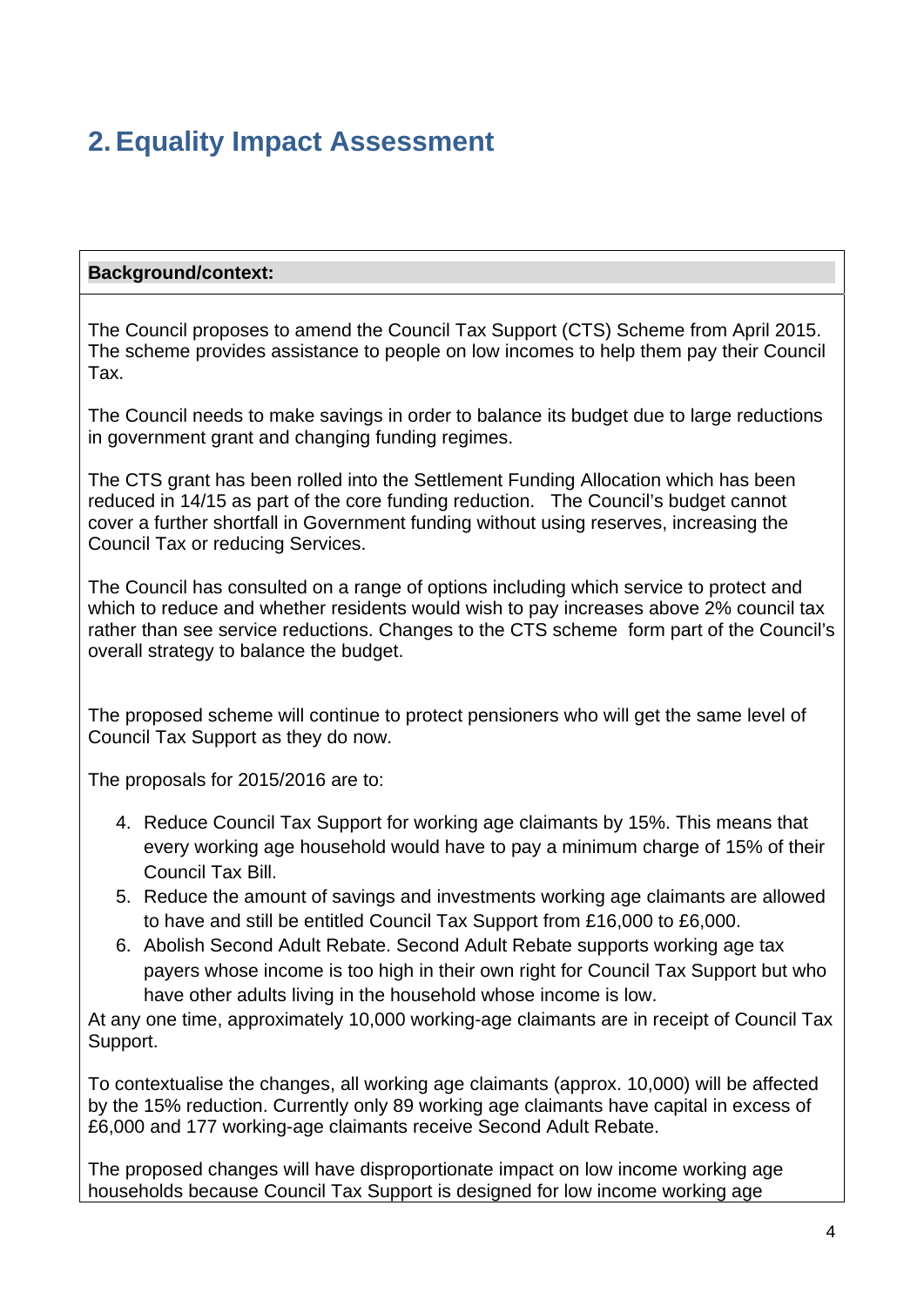households. This is with the exception of the removal of the Second Adult Rebate where the taxpayer's income is too high for Council Tax Support and a rebate is paid in respect of another low-earning adult in the household. 177 claimants are affected are affected by the removal of Second Adult Rebate.

The proposals to change the current CTS scheme to help bridge the funding gap were subject to a three-month consultation, and formed part of a wider package of proposals.

All 10,000 working-age CTS claimants were posted a questionnaire to share their views. A corresponding number of questionnaires were not posted to other residents not in receipt of Council Tax Support. However, the public were invited to comment on the Council's proposals via an online survey.

396 responses were received of which 309 were from paper questionnaires. This represents 4% of the working-age population on CTS or 0.003% of the population in Havering. The responses are summarised as follows:

- 38.4% (152) agree everyone of working age should pay at least 15 per cent of their Council Tax. 58.3% (231) disagree.
- 46.5% (184) agree working age Council Tax payers with more than £6,000 savings or investments should be disqualified from claiming Council Tax Support. 51% (202) disagree
- • 55.3% (219) agree second Adult Rebate should be removed from the scheme for working age Council Tax payers whose income is too high to receive Council Tax support. 40.9% (162) disagree

In the overall budget consultation the following results were received from 1987 responses.

| To clarify this, please tick your top three priority services: | Count | Percentage |
|----------------------------------------------------------------|-------|------------|
| Crime reduction & public safety                                | 1007  | 17%        |
| Rubbish & recycling collection                                 | 726   | 12%        |
| Road & pavement repairs                                        | 682   | 12%        |
| Cleaning the streets                                           | 613   | 10%        |
| Social Services for adults (inc. older people)                 | 448   | 8%         |
| Parks & green spaces                                           | 405   | 7%         |
| Public health                                                  | 370   | 6%         |
| Libraries                                                      | 355   | 6%         |
| Social Services for children                                   | 245   | 4%         |
| Sports & leisure facilities                                    | 222   | 4%         |
| Young people's Activities                                      | 212   | 4%         |
| Support for schools                                            | 177   | 3%         |
| Attracting businesses and jobs                                 | 131   | 2%         |
| Environmental health & trading standards                       | 125   | 2%         |
| Public events & activities                                     | 98    | 2%         |
| Housing services & advice                                      | 67    | 1%         |
| Planning services & advice                                     | 36    | 1%         |
| Total                                                          | 5919  | 100%       |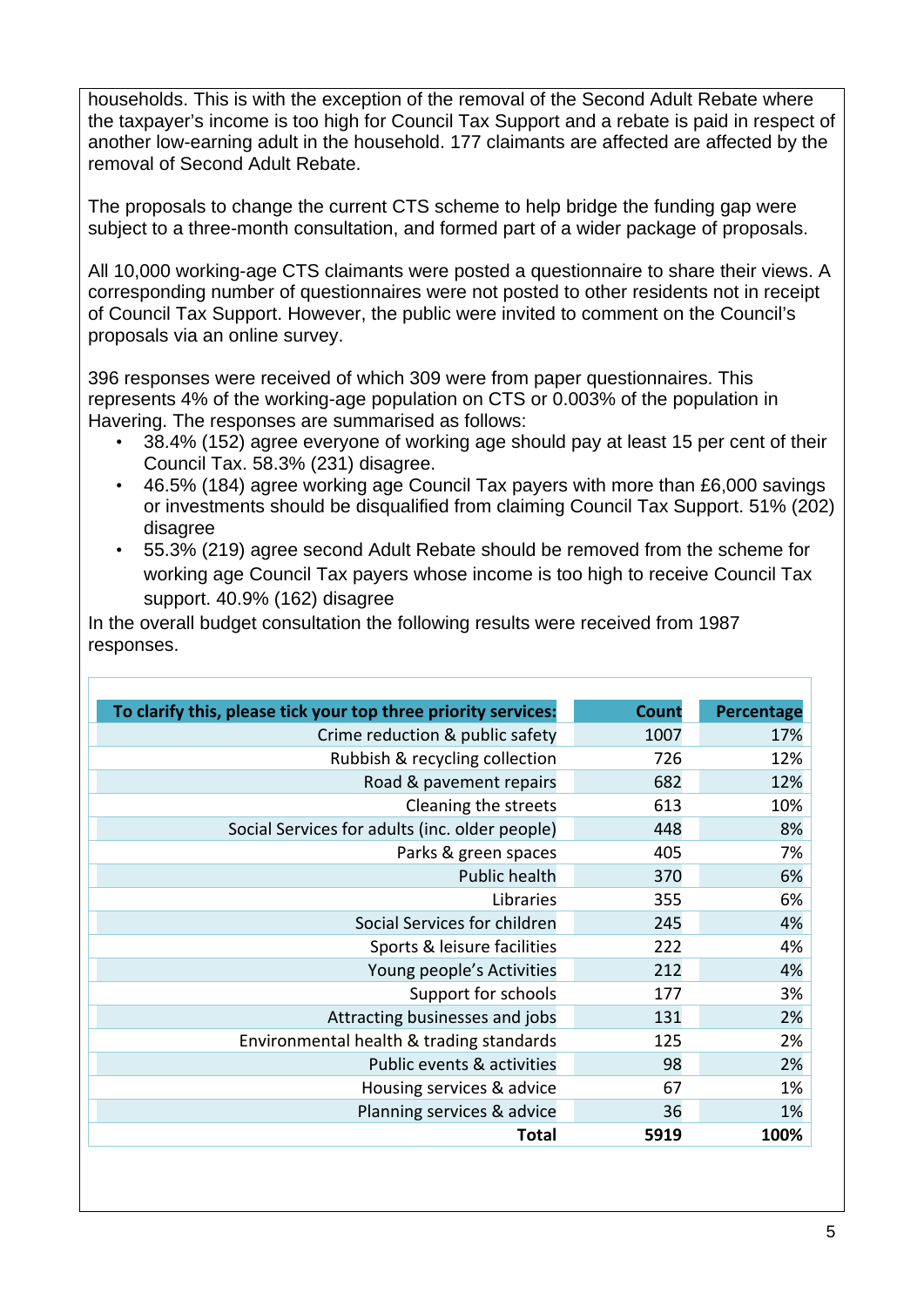CTS changes were catered for within the package of priorities and it can therefore be seen that in general respondents were in favour of the overall priorities change and a majority of residents were not in favour of raising council tax above 2% in order not to make up reductions proposed.

### **Council Tax Support Case Group Descriptions Count** Elderly ‐ Non‐Passported ‐ Child Under 5 1 Elderly ‐ Non‐Passported ‐ Enhanced Disability 2 Elderly ‐ Non‐Passported ‐ Family Premium 6 Elderly ‐ Non‐Passported ‐ Family Premium ‐ 1 Child 9 Elderly ‐ Non‐Passported ‐ Family Premium ‐ 2 Child 2 Elderly ‐ Non‐Passported ‐ Family Premium ‐ 4 Child 1 Elderly ‐ Non‐Passported ‐ Non Dependant 378 Elderly ‐ Non‐Passported ‐ Severe Disability 388 Elderly ‐ Non‐Passported ‐ War Pensioners 29 Elderly ‐ Passported ‐ Child Under 5 3 Elderly ‐ Passported ‐ Enhanced Disability 1 Elderly - Passported - Family Premium 16 Elderly ‐ Passported ‐ Family Premium ‐ 1 Child 25 Elderly ‐ Passported ‐ Family Premium ‐ 2 Child 4 Elderly ‐ Non‐Passported ‐ Carer 165 Elderly - Non-Passported - Other 2130 Elderly - Non-Passported - Working 92 Elderly ‐ Passported ‐ Carer 160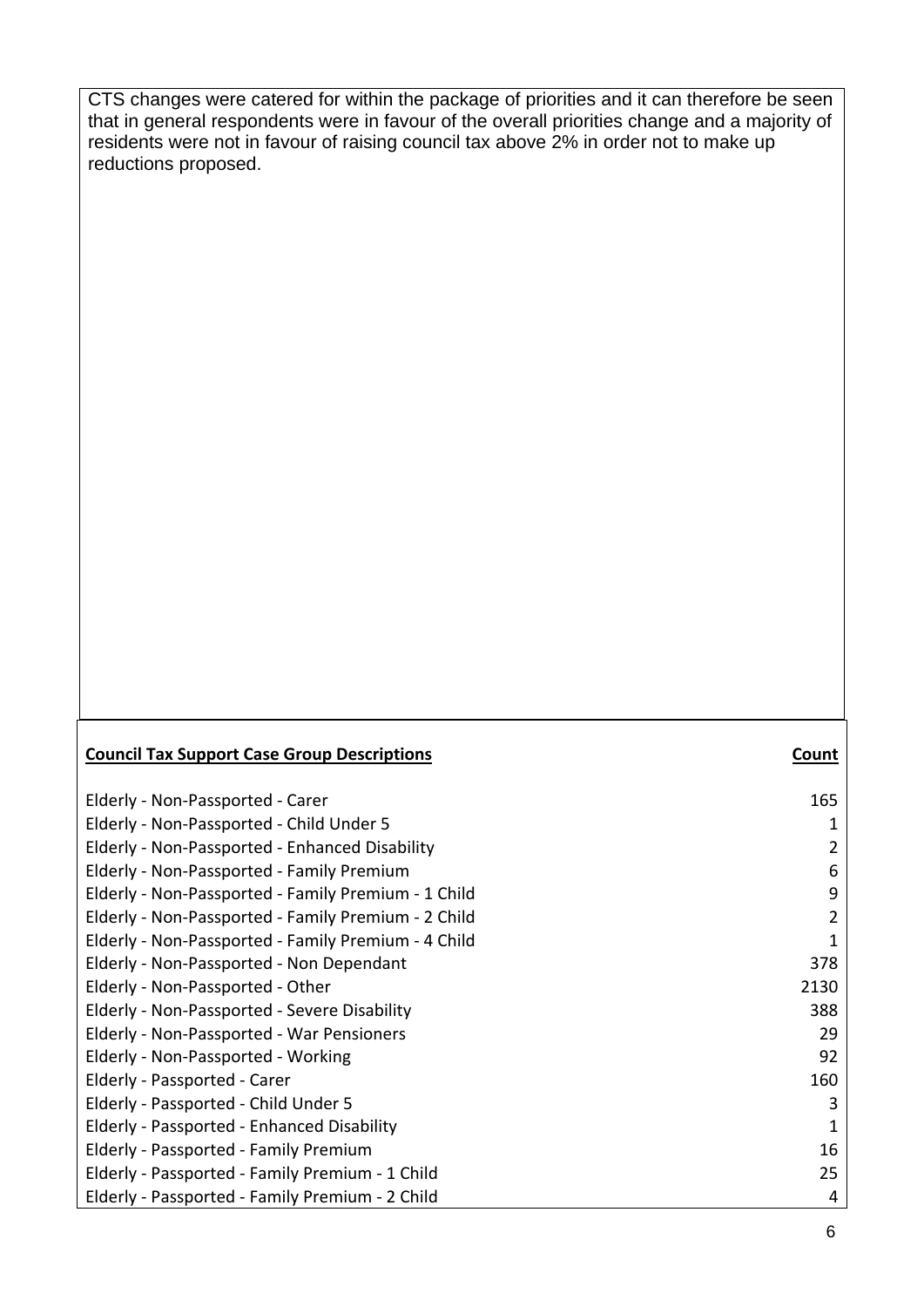| Elderly - Passported - Family Premium - 3 Child          | $\overline{2}$ |
|----------------------------------------------------------|----------------|
| Elderly - Passported - Family Premium - 4 Child          | $\mathbf{1}$   |
| Elderly - Passported - Non Dependant                     | 544            |
| Elderly - Passported - Other                             | 3120           |
| Elderly - Passported - Severe Disability                 | 821            |
| Elderly - Passported - Working                           | 11             |
| TOTAL (Elderly) = 7,911 (43%)                            |                |
| Working Age - Non-Passported - Carer                     | 71             |
| Working Age - Non-Passported - Child Under 5             | 469            |
| Working Age - Non-Passported - Disability                | 211            |
| Working Age - Non-Passported - Disabled Child Premium    | 20             |
| Working Age - Non-Passported - Enhanced Disability       | 226            |
| Working Age - Non-Passported - Family Premium            | 175            |
| Working Age - Non-Passported - Family Premium - 1 Child  | 778            |
| Working Age - Non-Passported - Family Premium - 2 Child  | 508            |
| Working Age - Non-Passported - Family Premium - 3 Child  | 160            |
| Working Age - Non-Passported - Family Premium - 4 Child  | 39             |
| Working Age - Non-Passported - Family Premium - 5 and    |                |
| above                                                    | 6              |
| Working Age - Non-Passported - Lone Parent Child Under 5 | 470            |
| Working Age - Non-Passported - Non Dependant             | 88             |
| Working Age - Non-Passported - Other                     | 131            |
| Working Age - Non-Passported - Severe Disability         | 79             |
| Working Age - Non-Passported - War Pensioners            | 4              |
| Working Age - Non-Passported - Working                   | 535            |
| Working Age - Passported - Carer                         | 314            |
| Working Age - Passported - Child Under 5                 | 206            |
| Working Age - Passported - Disability                    | 261            |
| Working Age - Passported - Disabled Child Premium        | 31             |
| Working Age - Passported - Enhanced Disability           | 996            |
| Working Age - Passported - Family Premium                | 143            |
| Working Age - Passported - Family Premium - 1 Child      | 620            |
| Working Age - Passported - Family Premium - 2 Child      | 354            |
| Working Age - Passported - Family Premium - 3 Child      | 120            |
| Working Age - Passported - Family Premium - 4 Child      | 29             |
| Working Age - Passported - Family Premium - 5 and Above  | 2              |
| Working Age - Passported - Lone Parent Child Under 5     | 1229           |
| Working Age - Passported - Non Dependant                 | 351            |
| Working Age - Passported - Other                         | 1432           |
| Working Age - Passported - Severe Disability             | 425            |
| Working Age - Passported - Working                       | 25             |
| TOTAL (Working Age) = 10,508 (57%)                       |                |
| <b>Grand Total Working Age &amp; Elderly)</b>            | 18419          |
|                                                          |                |

| Age: Consider the full range of age groups      |                 |  |
|-------------------------------------------------|-----------------|--|
| Please tick $(\checkmark)$<br>the relevant box: | Overall impact: |  |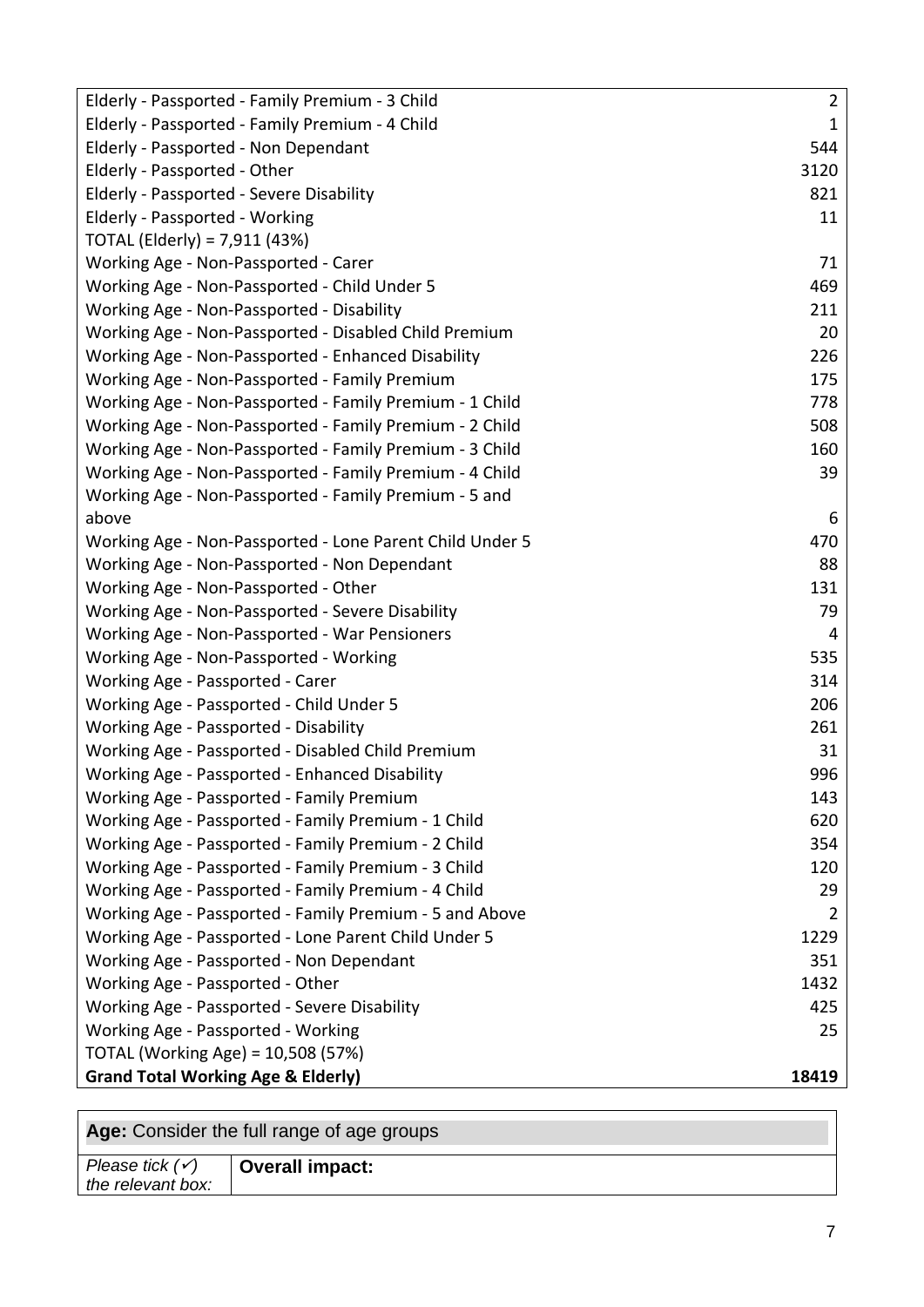| <b>Positive</b> |   | Whilst the proposed changes will impact negatively on working age                                                                                                                                                                                                                                                                                                      |
|-----------------|---|------------------------------------------------------------------------------------------------------------------------------------------------------------------------------------------------------------------------------------------------------------------------------------------------------------------------------------------------------------------------|
| <b>Neutral</b>  |   | Council Tax Support claimants, based on the findings from other<br>London authorities who have implemented the same or higher                                                                                                                                                                                                                                          |
| <b>Negative</b> | ✓ | reductions, we do not anticipate the impact to be significant. Within the<br>scope of the scheme there is a Council Tax Discretionary policy to<br>enable us to consider cases of hardship which will help mitigate any<br>negative impacts.<br>Pension age claimants (currently men and women aged 62 <sup>1/2</sup> and over)<br>will not be affected by the change. |

At present approximately 57% of Council Tax Support claimants are working age and 43% are pension age.

For comparison, the working age population (18 – 64 years) in Havering is 76% and the pension age population (65 and over) is 24%.

The proposed changes mean that all working age Council Tax Support claimants will have to pay at least 15% towards their Council Tax.

#### **Sources used:**

Council Tax Support caseload data

Diversity Profile for EIAs August 2014

| <b>Disability:</b> Consider the full range of disabilities; including physical mental, sensory and |                        |                                                                                                                                                                                                                                           |  |
|----------------------------------------------------------------------------------------------------|------------------------|-------------------------------------------------------------------------------------------------------------------------------------------------------------------------------------------------------------------------------------------|--|
|                                                                                                    | progressive conditions |                                                                                                                                                                                                                                           |  |
| Please tick $(\checkmark)$                                                                         |                        | <b>Overall impact:</b>                                                                                                                                                                                                                    |  |
| the relevant box:                                                                                  |                        |                                                                                                                                                                                                                                           |  |
| <b>Positive</b>                                                                                    |                        | If the proposals are approved, disabled people who are of working age<br>will also be negatively affected This is because they are                                                                                                        |  |
| <b>Neutral</b>                                                                                     |                        | disproportionately represented amongst working age claimants who will<br>receive a reduction in Council Tax support.                                                                                                                      |  |
| <b>Negative</b>                                                                                    | ✓                      | In addition, disabled people are less likely to have the same<br>opportunities and access to work and employment that would improve<br>their financial situation.<br>Support is in place through the Council Tax Discretionary policy for |  |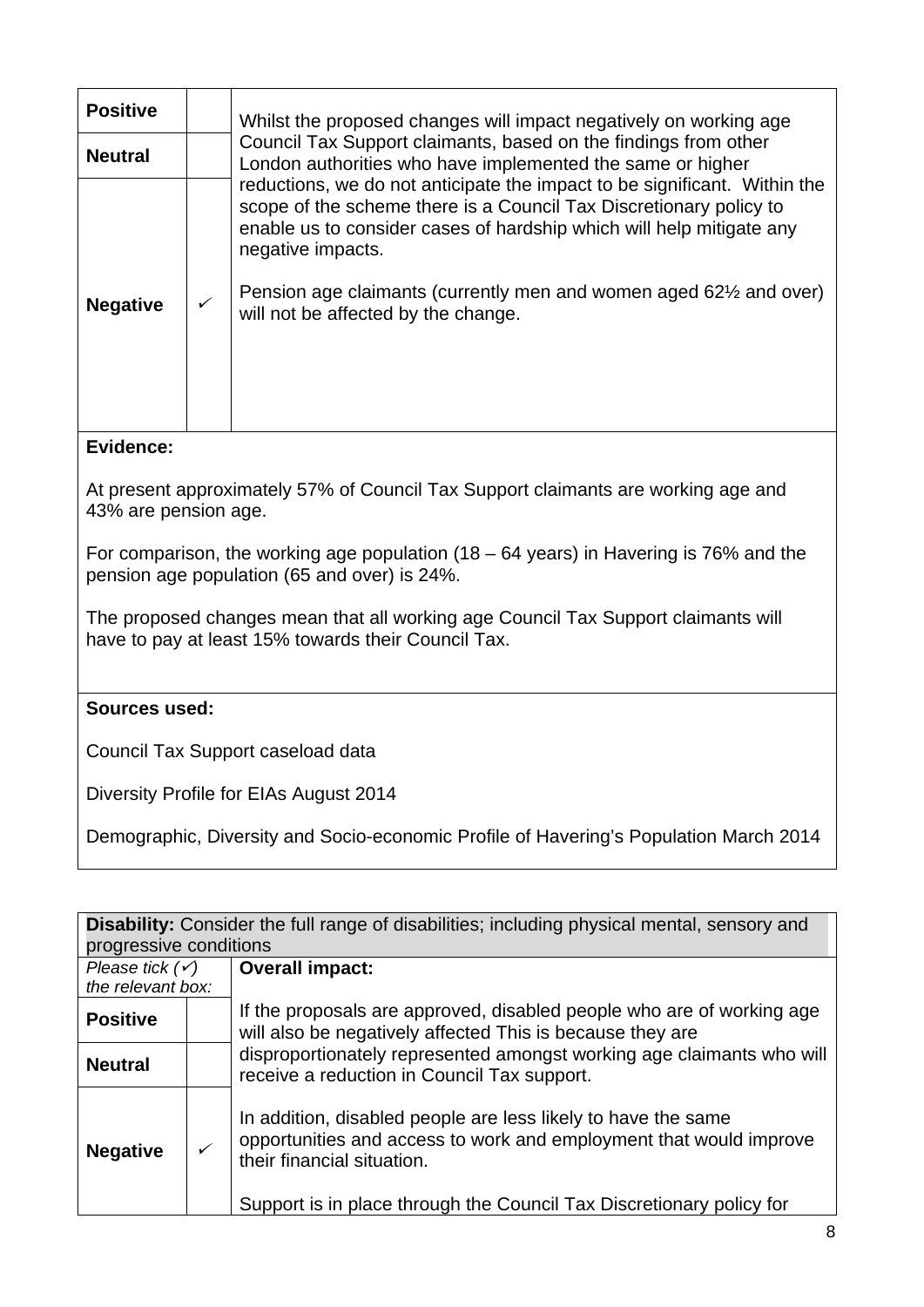| those who suffer hardship as a result of these proposals in order to<br>mitigate any negative impacts. |
|--------------------------------------------------------------------------------------------------------|
| Pension age Council Tax Support claimants are not affected by these<br>proposals.                      |

In terms of Council Tax Support, disabled household are those where the claimant (or any partner, or child) receives a state disability benefit payment or is seriously sick or disabled.

Approximately 24% of working age Council Tax Support claimants meet the above definition compared with 21% of the working age population of Havering.

The Council recognizes the barriers disabled people face and seek to assist address them by disregarding Disability Living Allowance and Attendance Allowance in the calculation of Council Tax Support. This often increases the amount of Council Tax Support a disable person is entitled to. Havering has also chosen to disregard all Armed Forces compensation income from Veterans and Members of the Armed Forces.

In addition to the above, the Council seeks to maximize Council Tax Support for disabled people by increasing the applicable amount for them through premiums. Currently, there are premiums for severe disability, enhanced disability and a disabled child rate. Such premiums are granted when Council Tax Support applicants receive a relevant disability related benefit granted and administered by the Department of Work & Pensions.

Disabled people are historically disadvantaged and face greater barriers when accessing (information about) services and therefore disabled households are considered to be more vulnerable than other households. Disabled people who are unable to work receive higher levels of state benefits and while based on the proposals they will be subject to the 15% liability reduction, disabled working age claimants are likely to have a higher income than other unemployed, working age claimants whose council tax support will also be reduced.

#### **Sources used:**

Council Tax Support caseload data

Diversity Profile for EIAs August 2014

| Sex/gender: Consider both men and women |                        |  |
|-----------------------------------------|------------------------|--|
| Please tick $(\checkmark)$              | <b>Overall impact:</b> |  |
| the relevant box:                       |                        |  |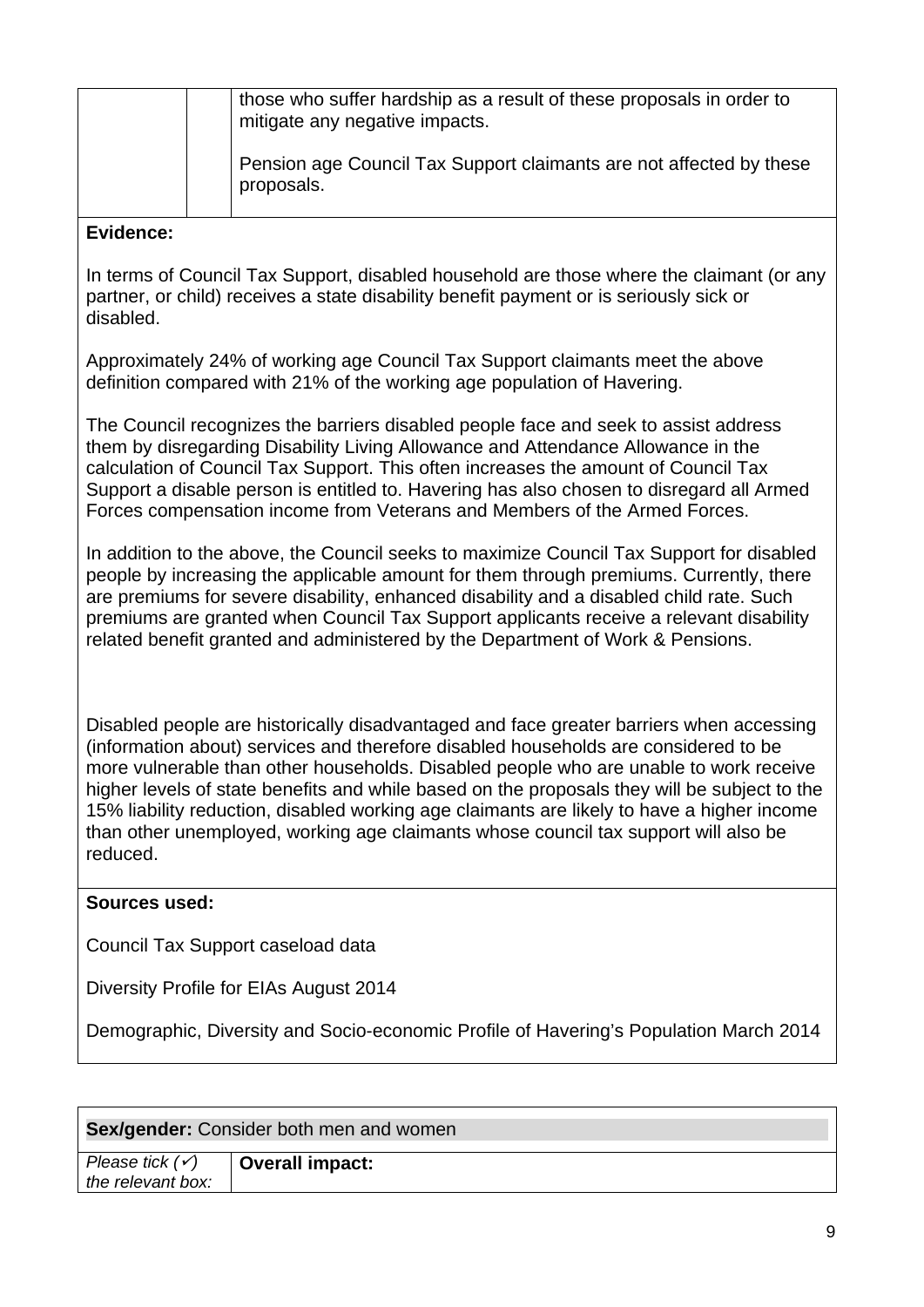| <b>Positive</b> |   | It is difficult to fully consider the implications the proposals will have on                                                                                                                                                                                                                                                                                                                                                                                                                                                 |  |
|-----------------|---|-------------------------------------------------------------------------------------------------------------------------------------------------------------------------------------------------------------------------------------------------------------------------------------------------------------------------------------------------------------------------------------------------------------------------------------------------------------------------------------------------------------------------------|--|
| <b>Neutral</b>  |   | this protected characteristic due to the fact that only one claim is<br>submitted per household.                                                                                                                                                                                                                                                                                                                                                                                                                              |  |
| <b>Negative</b> | ✓ | However, equalities monitoring indicates that the majority of claims<br>(63%) are made by females (married and single titles) compared with<br>males. We also know that lone parents, part-time workers and carers<br>are more likely to be women.<br>The proposals are therefore considered to have a disproportionate<br>impact on women.<br>Support is in place through the Council Tax Discretionary policy for<br>those who suffer hardship as a result of these proposals in order to<br>mitigate any negative impacts. |  |

Council Tax Support caseload data:

| Title on claim       | No.  | Percentage |
|----------------------|------|------------|
| <b>Mr Count</b>      | 2153 | 37%        |
| <b>MRS Count</b>     | 1327 | 23%        |
| <b>MS/Miss Count</b> | 2346 | 40%        |
| Other                | 8    | 0%         |
|                      |      |            |
|                      |      |            |

From the above table it is seen that in total 63% of the household claims are made by women.

#### **Sources used:**

Council Tax Support caseload data

Diversity Profile for EIAs August 2014

| <b>Ethnicity/race:</b> Consider the impact on different ethnic groups and nationalities |                                                                                                                                          |  |
|-----------------------------------------------------------------------------------------|------------------------------------------------------------------------------------------------------------------------------------------|--|
| Please tick $(\checkmark)$                                                              | <b>Overall impact:</b>                                                                                                                   |  |
| the relevant box:                                                                       |                                                                                                                                          |  |
| <b>Positive</b>                                                                         | There could be a negative impact of the proposals on people from<br>Black and Minority Ethnic (BME) groups. As our data shows that BME   |  |
| <b>Neutral</b>                                                                          | claimants are slightly over-represented amongst working age claimants<br>receiving Council Tax Support. This could imply that BME groups |  |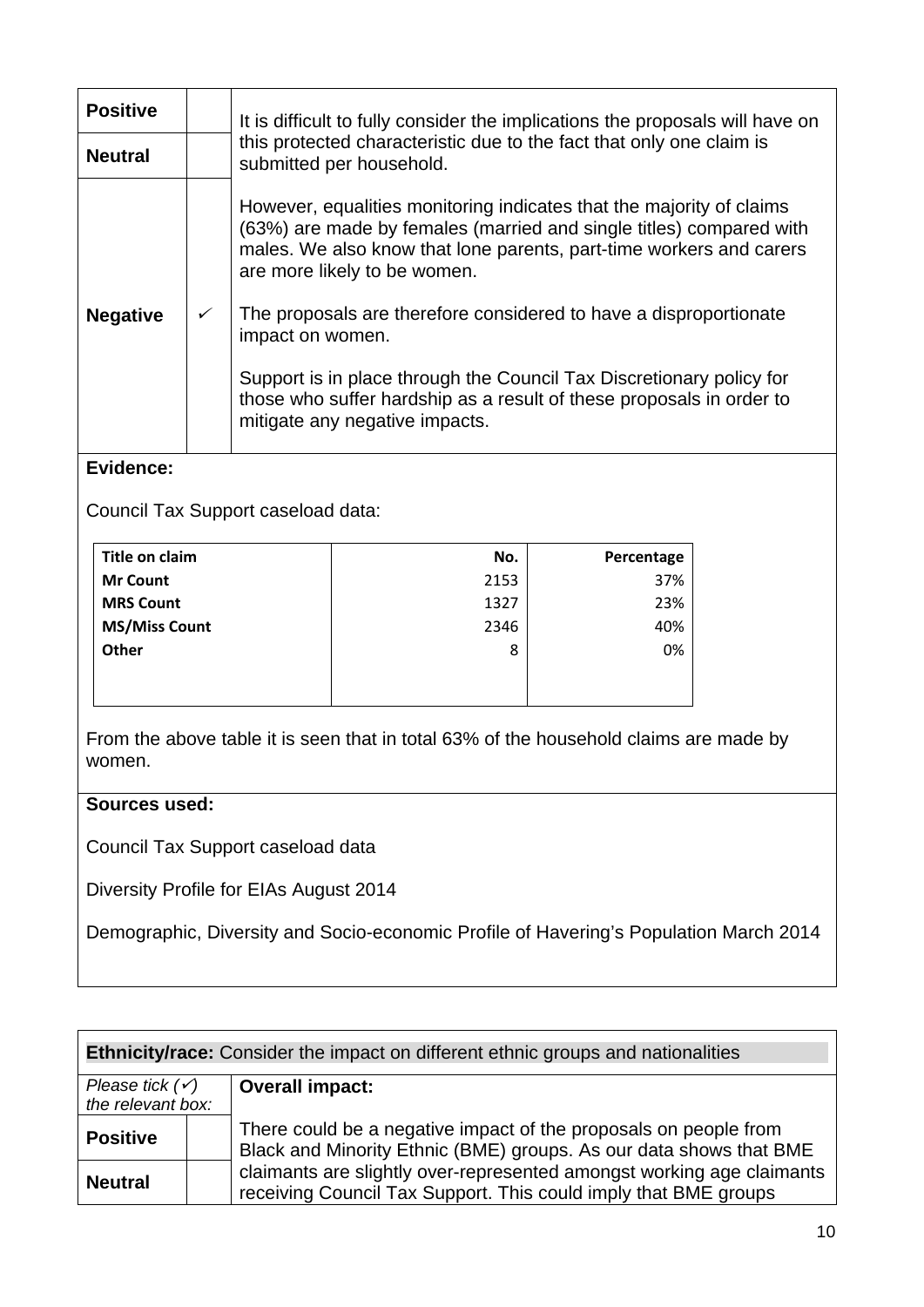|                 | experience more difficulty in finding employment. |
|-----------------|---------------------------------------------------|
| <b>Negative</b> |                                                   |

 $\overline{a}$ 

The tables below show the projected figures for the breakdown of Havering by ethnicity/race and for Benefits claimants where they have supplied this information. The data is difficult to compare due to the different classifications of ethnicity used.

| 2014 (projection)       | <b>Number</b> | <b>Percentage of population</b> |  |
|-------------------------|---------------|---------------------------------|--|
|                         |               | $(\%)$                          |  |
| All ethnicities         | 246,269       | 100.00                          |  |
| White                   | 211,126       | 85.7                            |  |
| <b>Black Caribbean</b>  | 3,335         | 1.4                             |  |
| <b>Black African</b>    | 9,485         | 3.9                             |  |
| <b>Black Other</b>      | 4,524         | 1.8                             |  |
| Indian                  | 5,813         | 2.4                             |  |
| Pakistani               | 1,820         | 0.7                             |  |
| Bangladeshi             | 1,205         | 0.5                             |  |
| Chinese                 | 1,662         | 0.7                             |  |
| <b>Other Asian</b>      | 4,467         | 1.8                             |  |
| Other                   | 2,833         | 1.2                             |  |
| BAME <sup>1</sup> Total | 35,144        | 14.3                            |  |

#### **Council Tax Support/Housing Benefit Claimants where Equalities information provided**

|                                      |               | Percentage of claimants who |
|--------------------------------------|---------------|-----------------------------|
|                                      | <b>Number</b> | provided information        |
| <b>White/British</b>                 | 4249          | 72.8%                       |
| White/Irish                          | 91            | 1.6%                        |
| White/Other                          | 381           | 6.5%                        |
| White & Black Caribbean              | 66            | 1.1%                        |
| White & Black African                | 43            | 0.7%                        |
| White & Asian                        | 16            | 0.3%                        |
| Mixed/Other                          | 43            | 0.8%                        |
| Asian/Asian British Indian           | 71            | 1.2%                        |
| Asian/Asian British Pakistan         | 69            | 1.2%                        |
| Asian/Asian British                  |               |                             |
| Bangladesh                           | 54            | 0.9%                        |
| Asian/Asian British: Any             |               |                             |
| Other                                | 32            | 0.6%                        |
| Asian/Other                          | 14            | 0.2%                        |
| <b>Black/Black British Caribbean</b> | 154           | 2.6%                        |
| <b>Black/Black British African</b>   | 381           | 6.5%                        |
| <b>Black/Black British Other</b>     | 53            | 0.9%                        |
| Chinese                              | 8             | 0.1%                        |
| Gypsy/Traveller                      |               | 0.1%                        |

<sup>&</sup>lt;sup>1</sup> The GLA define BAME differently to the ONS. The GLA does not include a 'White Other' Group. Instead *they have one category 'White' that includes 'White British' and 'White Other'.*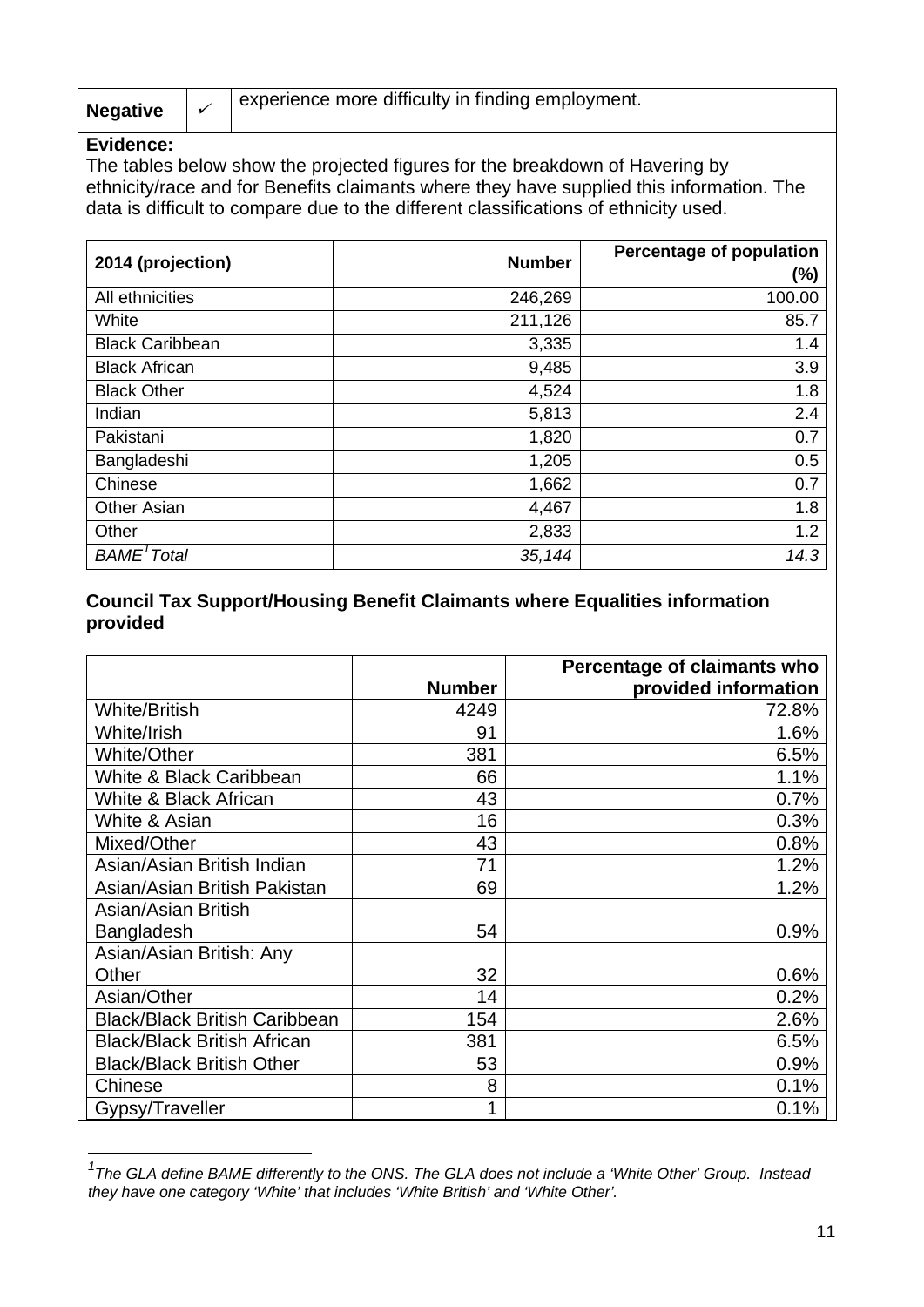| <b>Other Ethnic Group</b> | 86      | .5%  |
|---------------------------|---------|------|
| Declined                  | ົດ<br>ᅩ | 0.4% |
| $\tau$ otal               | 5834    | 100% |

From the data provided above, it would appear that there is a disproportionate impact on BME claimants. 85.7% of Havering's population are defined as White (including the 'White: Other' category such as Eastern Europeans), compared to 80.9% of benefit claimants who define themselves as White (including 'White: Other').

#### **Sources used:**

Council Tax Support caseload data

Diversity Profile for EIAs August 2014

Demographic, Diversity and Socio-economic Profile of Havering's Population March 2014

| <b>Religion/faith:</b> Consider people from different religions or beliefs including those with no |  |                                                                                                                             |  |
|----------------------------------------------------------------------------------------------------|--|-----------------------------------------------------------------------------------------------------------------------------|--|
| religion or belief                                                                                 |  |                                                                                                                             |  |
| Please tick $(\checkmark)$                                                                         |  | <b>Overall impact:</b>                                                                                                      |  |
| the relevant box:                                                                                  |  |                                                                                                                             |  |
| <b>Positive</b>                                                                                    |  | Not known                                                                                                                   |  |
| <b>Neutral</b>                                                                                     |  | There is no information available to make an assessment on the impact<br>of the proposals on this protected characteristic. |  |
| <b>Negative</b>                                                                                    |  |                                                                                                                             |  |
| Evidence:                                                                                          |  |                                                                                                                             |  |
| Sources used:                                                                                      |  |                                                                                                                             |  |

| Sexual orientation: Consider people who are heterosexual, lesbian, gay or bisexual |  |                                                                                                                             |  |
|------------------------------------------------------------------------------------|--|-----------------------------------------------------------------------------------------------------------------------------|--|
| Please tick $(\checkmark)$<br>the relevant box:                                    |  | <b>Overall impact:</b>                                                                                                      |  |
|                                                                                    |  | Not known                                                                                                                   |  |
| <b>Positive</b>                                                                    |  |                                                                                                                             |  |
| <b>Neutral</b>                                                                     |  | There is no information available to make an assessment on the impact<br>of the proposals on this protected characteristic. |  |
| <b>Negative</b>                                                                    |  |                                                                                                                             |  |

*\**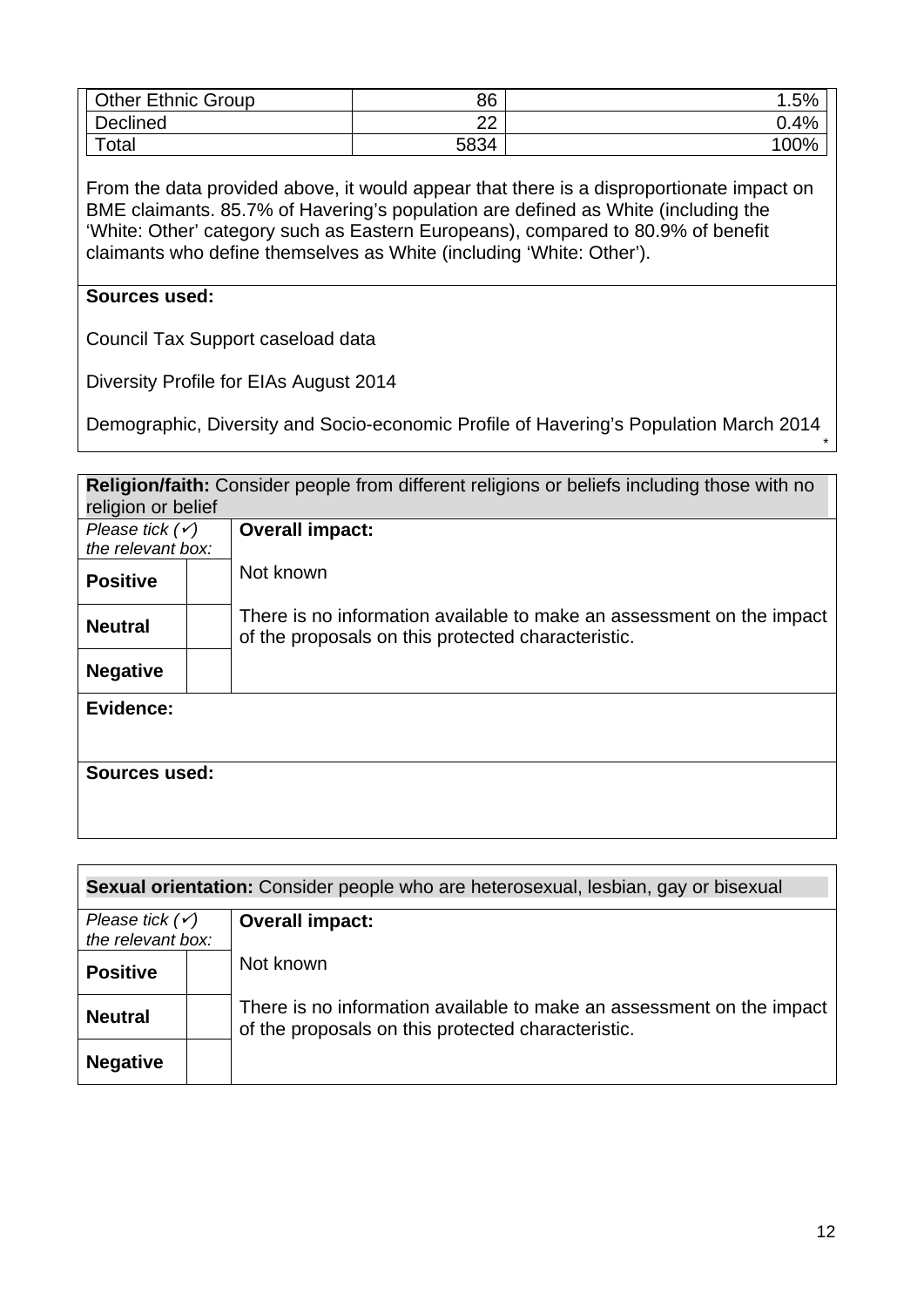**Sources used:** 

| Gender reassignment: Consider people who are seeking, undergoing or have received      |  |                                                                                                                             |
|----------------------------------------------------------------------------------------|--|-----------------------------------------------------------------------------------------------------------------------------|
| gender reassignment surgery, as well as people whose gender identity is different from |  |                                                                                                                             |
| their gender at birth                                                                  |  |                                                                                                                             |
| Please tick $(\checkmark)$                                                             |  | <b>Overall impact:</b>                                                                                                      |
| the relevant box:                                                                      |  |                                                                                                                             |
| <b>Positive</b>                                                                        |  | Not known                                                                                                                   |
| <b>Neutral</b>                                                                         |  | There is no information available to make an assessment on the impact<br>of the proposals on this protected characteristic. |
| <b>Negative</b>                                                                        |  |                                                                                                                             |
| Evidence:                                                                              |  |                                                                                                                             |
|                                                                                        |  |                                                                                                                             |
|                                                                                        |  |                                                                                                                             |
|                                                                                        |  |                                                                                                                             |
|                                                                                        |  |                                                                                                                             |
|                                                                                        |  |                                                                                                                             |
|                                                                                        |  |                                                                                                                             |
| Sources used:                                                                          |  |                                                                                                                             |
|                                                                                        |  |                                                                                                                             |
|                                                                                        |  |                                                                                                                             |
|                                                                                        |  |                                                                                                                             |
|                                                                                        |  |                                                                                                                             |
|                                                                                        |  |                                                                                                                             |
|                                                                                        |  |                                                                                                                             |

| <b>Marriage/civil partnership:</b> Consider people in a marriage or civil partnership |  |                                                                                                                                       |  |
|---------------------------------------------------------------------------------------|--|---------------------------------------------------------------------------------------------------------------------------------------|--|
| Please tick $(\checkmark)$<br>the relevant box:                                       |  | <b>Overall impact:</b>                                                                                                                |  |
|                                                                                       |  |                                                                                                                                       |  |
| <b>Positive</b>                                                                       |  | Not known                                                                                                                             |  |
| <b>Neutral</b>                                                                        |  | There is insufficient information available to make an assessment on<br>the impact of the proposals on this protected characteristic. |  |
| <b>Negative</b>                                                                       |  |                                                                                                                                       |  |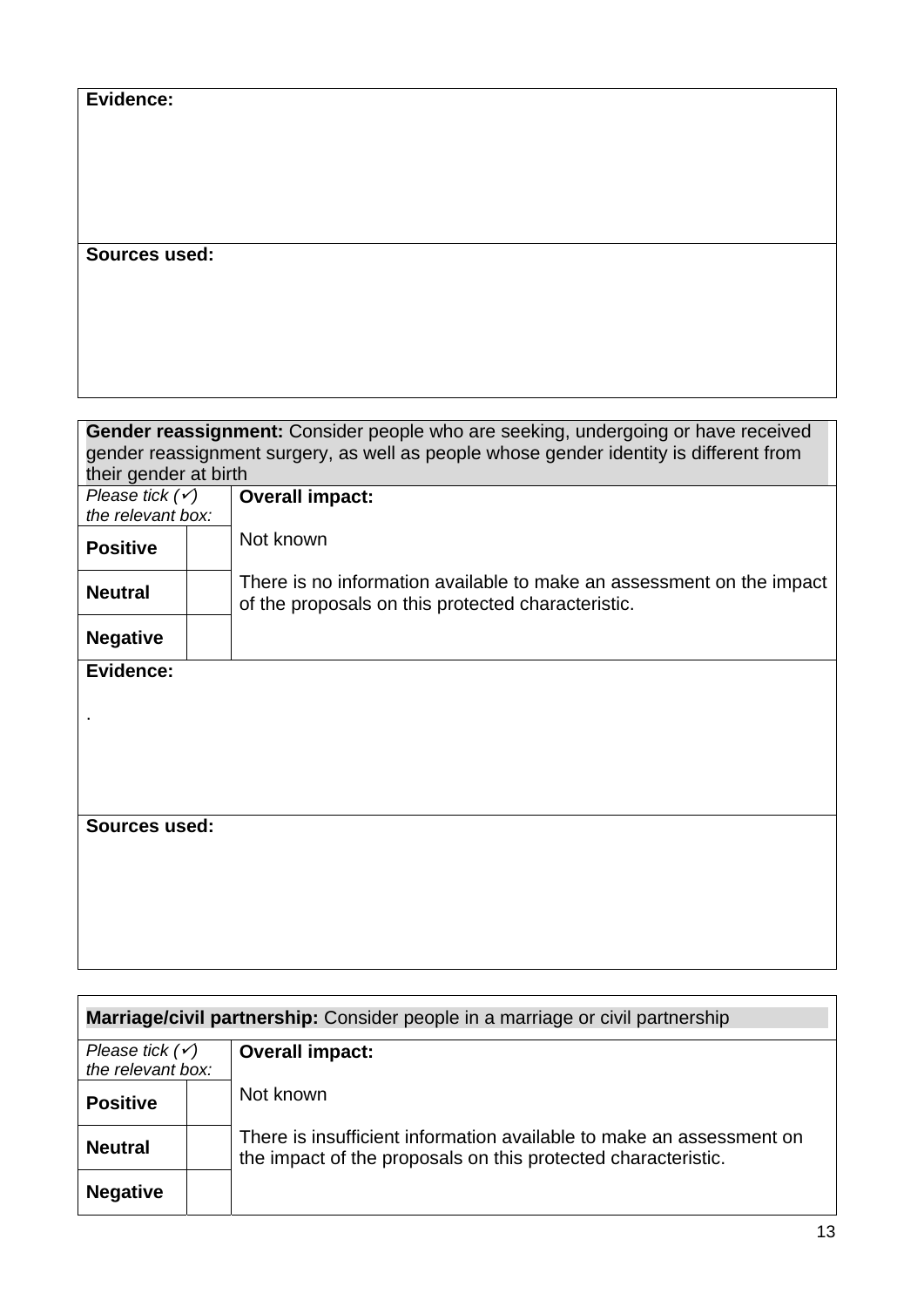### **Sources used:**

| <b>Pregnancy, maternity and paternity:</b> Consider those who are pregnant and those who<br>are undertaking maternity or paternity leave |   |                                                                                                                                                                                                                                                                                                                                                                                 |  |
|------------------------------------------------------------------------------------------------------------------------------------------|---|---------------------------------------------------------------------------------------------------------------------------------------------------------------------------------------------------------------------------------------------------------------------------------------------------------------------------------------------------------------------------------|--|
| Please tick $(\checkmark)$<br><b>Overall impact:</b>                                                                                     |   |                                                                                                                                                                                                                                                                                                                                                                                 |  |
| the relevant box:                                                                                                                        |   |                                                                                                                                                                                                                                                                                                                                                                                 |  |
| <b>Positive</b>                                                                                                                          |   | There is insufficient information available to make an assessment on<br>the impact of the proposals on this protected characteristic.                                                                                                                                                                                                                                           |  |
| <b>Neutral</b>                                                                                                                           |   | However, working mothers on maternity leave and women with caring<br>responsibilities tend to have less income and/or reduced access to the                                                                                                                                                                                                                                     |  |
| <b>Negative</b>                                                                                                                          | ✓ | labour market.<br>It is perceived that there may also be equality implications for parents<br>with young children and babies, particularly lone parents who may<br>experience a negative impact. Support is in place through the Council<br>Tax Discretionary policy for those who suffer hardship as a result of<br>these proposals in order to mitigate any negative impacts. |  |
| Evidence:                                                                                                                                |   |                                                                                                                                                                                                                                                                                                                                                                                 |  |
| Sources used:                                                                                                                            |   |                                                                                                                                                                                                                                                                                                                                                                                 |  |
| <b>Socio-economic status:</b> Consider those who are from low income or financially excluded                                             |   |                                                                                                                                                                                                                                                                                                                                                                                 |  |

| <b>Socio-economic status:</b> Consider those who are from low income or financially excluded |                 |  |  |  |
|----------------------------------------------------------------------------------------------|-----------------|--|--|--|
| backgrounds                                                                                  |                 |  |  |  |
| Please tick $(\checkmark)$                                                                   | Overall impact: |  |  |  |
| the relevant box:                                                                            |                 |  |  |  |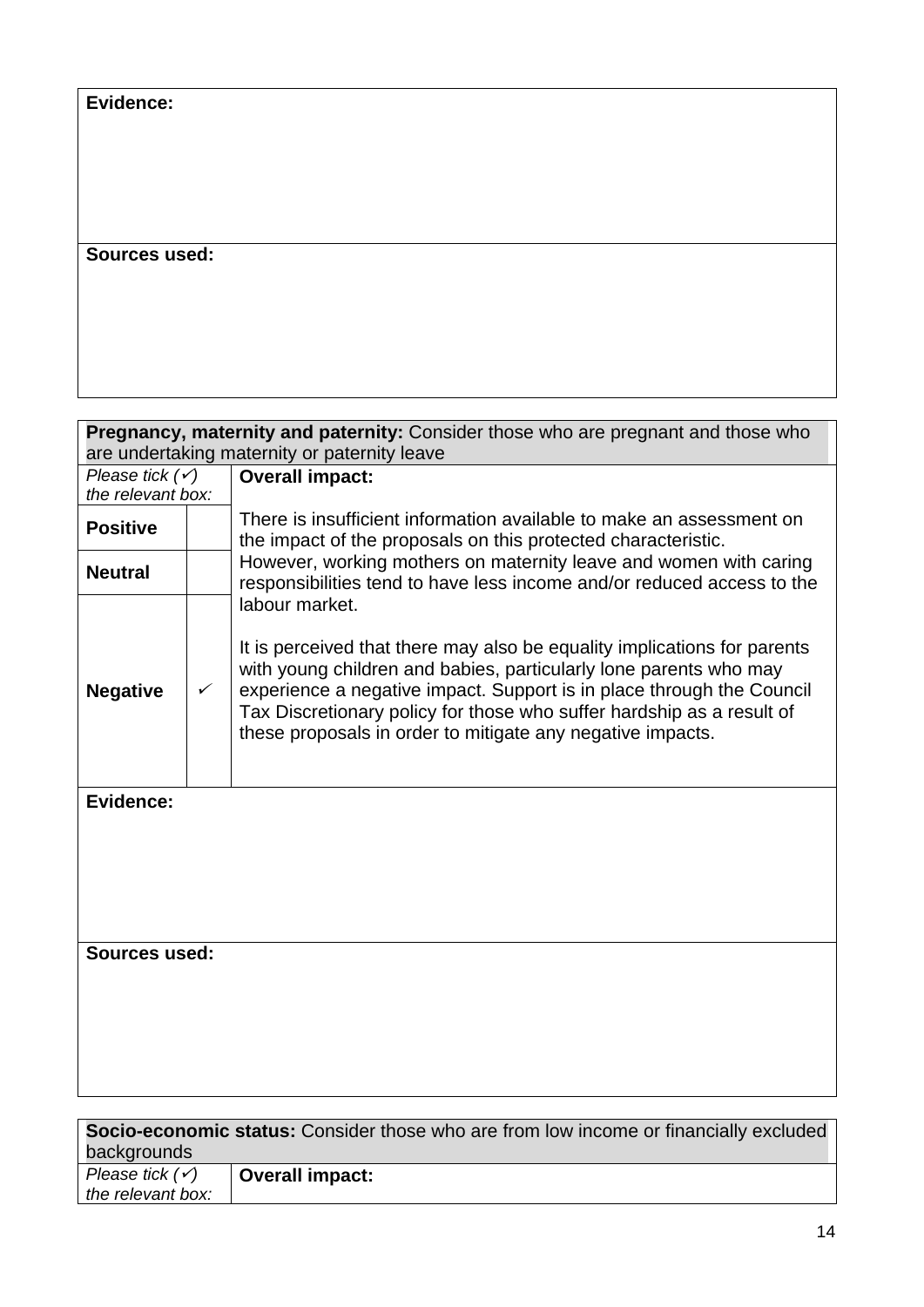| <b>Positive</b>                   |              | Council Tax Support is a means tested scheme available to                                                                                                                                                                   |  |  |  |
|-----------------------------------|--------------|-----------------------------------------------------------------------------------------------------------------------------------------------------------------------------------------------------------------------------|--|--|--|
| <b>Neutral</b>                    |              | households on low incomes. Therefore all recipients would be<br>considered to be at a socio-economic disadvantage, particularly lone                                                                                        |  |  |  |
|                                   |              | parents (most likely to be women), part-time workers (most likely to be<br>women), working-age couples on low income, large households (more<br>likely to be from BME backgrounds) and carers (most likely to be<br>women). |  |  |  |
| <b>Negative</b>                   | $\checkmark$ | Support is in place through the Council Tax Discretionary policy for<br>those who suffer hardship as a result of these proposals in order to<br>mitigate any negative impacts.                                              |  |  |  |
|                                   |              | Pension age Council Tax Support claimants will not be affected and will<br>continue to receive similar levels of support with their council tax bills<br>as they do at present.                                             |  |  |  |
| Evidence:                         |              |                                                                                                                                                                                                                             |  |  |  |
|                                   |              | Please refer to breakdowns of Council Tax Support claimants available above.                                                                                                                                                |  |  |  |
|                                   |              |                                                                                                                                                                                                                             |  |  |  |
|                                   |              |                                                                                                                                                                                                                             |  |  |  |
| <b>Sources used:</b>              |              |                                                                                                                                                                                                                             |  |  |  |
| Council Tax Support caseload data |              |                                                                                                                                                                                                                             |  |  |  |

Diversity Profile for EIAs August 2014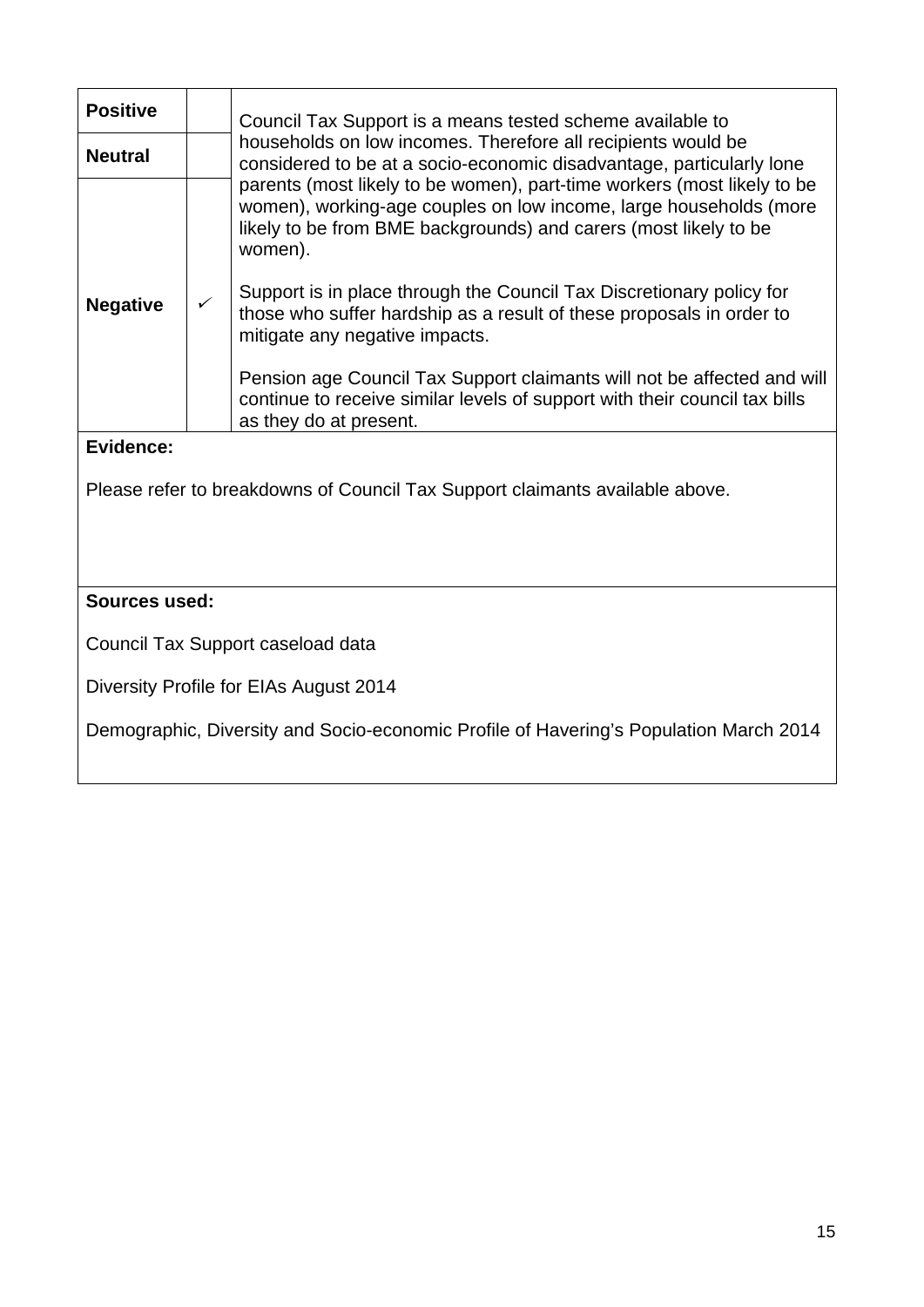## **Action Plan**

In this section you should list the specific actions that set out how you will address any negative equality impacts you have identified in this assessment.

| <b>Protected</b><br>characteristic | <b>Identified</b><br>negative impact | <b>Action taken to</b><br>mitigate impact*                                                                                                                                                                          | <b>Outcomes and</b><br>monitoring**                                                                                                                                                                                                                                                                                      | <b>Timescale</b> | <b>Lead officer</b> |
|------------------------------------|--------------------------------------|---------------------------------------------------------------------------------------------------------------------------------------------------------------------------------------------------------------------|--------------------------------------------------------------------------------------------------------------------------------------------------------------------------------------------------------------------------------------------------------------------------------------------------------------------------|------------------|---------------------|
| All                                | $\checkmark$                         | We consulted on<br>the proposed<br>changes in<br>October,<br>November &<br>December 2014<br>and will report<br>the results to<br>Cabinet in<br>January 2015<br>All affected CTS<br>applicants to be<br>contacted in | Individual households will<br>have access to formal<br>appeal and review<br>arrangements should they<br>have complaints or<br>concerns about the<br>assessment criteria and<br>method used to identify<br>the Council Tax Support<br>they need.<br>Customers will have time<br>to adjust and make<br>appropriate payment | January 2015     | <b>Chris Henry</b>  |
|                                    |                                      | advance to<br>advise of change<br>if agreed prior to<br>annual billing                                                                                                                                              | arrangements                                                                                                                                                                                                                                                                                                             | February 2015    | Debbie Wheatley     |
|                                    |                                      | Monitor<br>implication of<br>change in<br><b>Council Tax</b>                                                                                                                                                        | We will monitor the impact<br>of the changes and take-<br>up of hardship funds as<br>part of our performance                                                                                                                                                                                                             | Ongoing          | Debbie Wheatley     |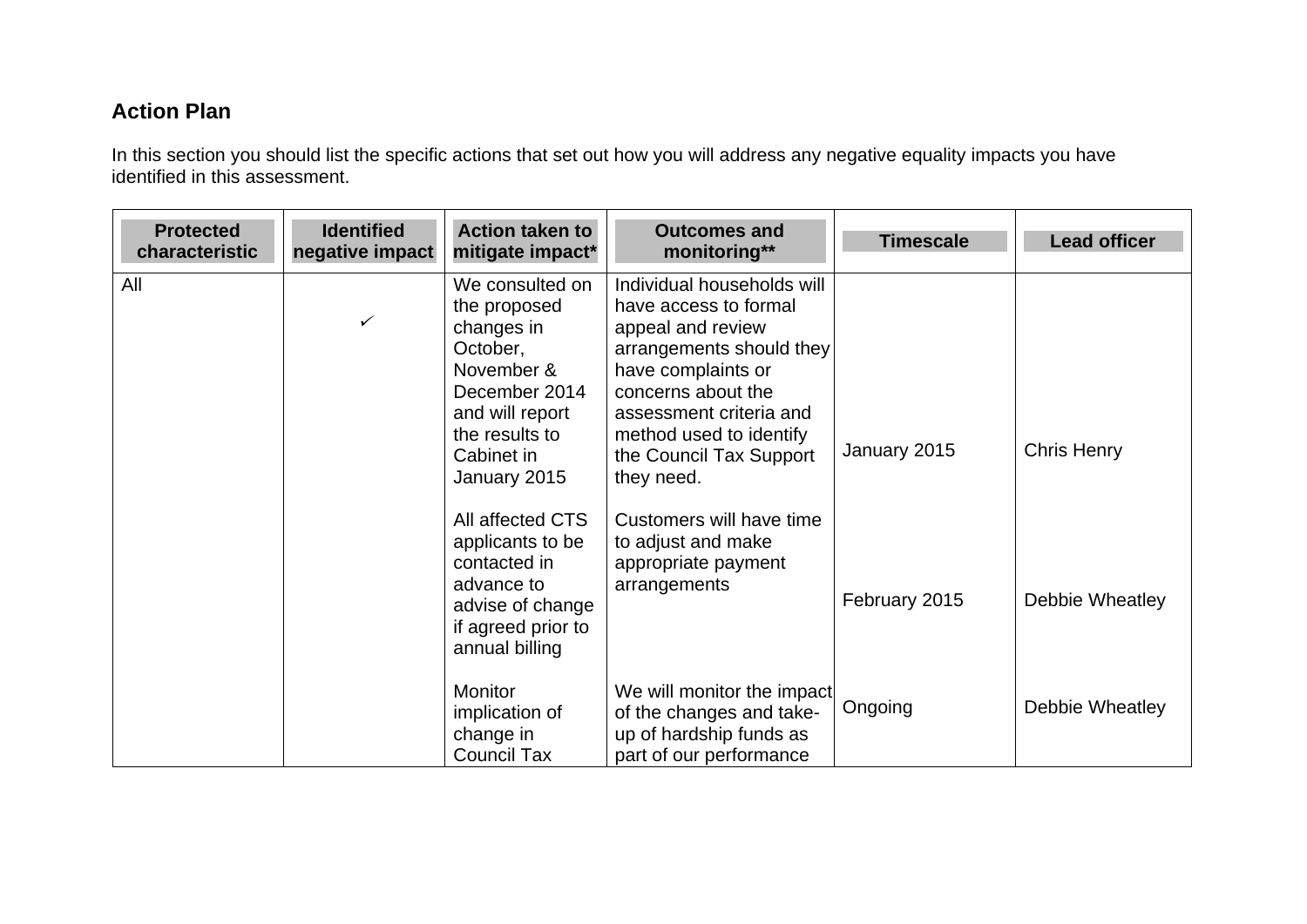| Support.                                                                                                                                                                                                                                          | and quality checking<br>systems. The<br>performance data<br>collated, including<br>satisfaction surveys and<br>community profile<br>monitoring will form part of<br>regular reporting<br>arrangements to senior<br>management and<br>members.<br>Citizens' Advice Bureau<br>commissioned to assist<br>provides debt counselling<br>and advice. |  |
|---------------------------------------------------------------------------------------------------------------------------------------------------------------------------------------------------------------------------------------------------|------------------------------------------------------------------------------------------------------------------------------------------------------------------------------------------------------------------------------------------------------------------------------------------------------------------------------------------------|--|
| <b>The Council</b><br>actively supports<br>Apprenticeships.<br>Meetings and<br>events are<br>arranged with<br>Training<br>Providers and<br>Apprentices to<br>keep them up to<br>date with new<br>initiatives and<br>creating<br>opportunities and |                                                                                                                                                                                                                                                                                                                                                |  |